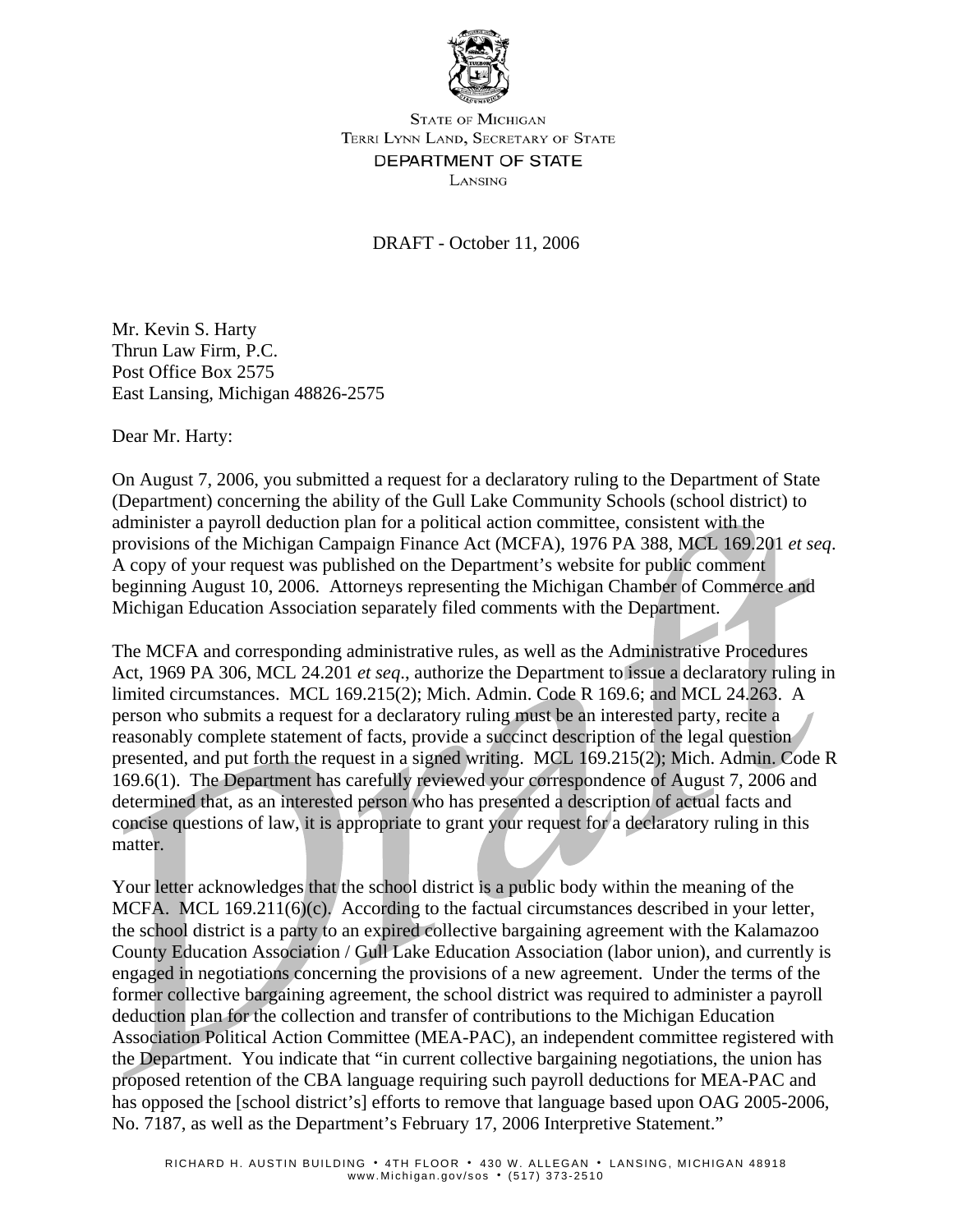Mr. Kevin S. Harty DRAFT – October 11, 2006 Page 2 of 4

 $\overline{a}$ 

Three questions are presented for the Department's consideration; the Department's response to each of these inquiries is set forth separately below.

*Question 1: "May the [school district] administer, consistent with the MCFA, a payroll deduction plan for a political action committee for or on behalf of the Kalamazoo County Education Association, the Gull Lake Education Association or the Michigan Education Association?"* 

The MCFA prohibits a public body or an individual acting on its behalf from "us[ing] or authoriz[ing] the use of funds, personnel, office space, computer hardware or software, property, stationery, postage, vehicles, equipment, supplies, or other public resources to make a contribution or expenditure." MCL 169.257(1). The words "contribution" and "expenditure" are generally defined to include anything of ascertainable monetary value that is used to influence or assist a candidate's nomination or election to public office, or the qualification, passage or defeat of a ballot question. MCL 169.204(1), 169.206(1). "[T]he [D]epartment interprets the term 'expenditure' to include the costs associated with collecting and delivering contributions to a committee. A payroll deduction system is one method of collecting and delivering contributions." Interpretive Statement issued to Mr. Robert LaBrant (November 14, 2005).

Subsequently, an Attorney General opinion and interpretive statement issued by the Department in February 2006 concluded that a public body is prohibited from administering an automatic payroll deduction system for the purpose of accumulating and forwarding employee contributions to a committee. OAG, 2005-2006, No. 7187, p.\_\_\_; Interpretive Statement issued to Mr. LaBrant (February 17, 2006). The Attorney General's opinion and the Department's interpretive statement both refer to the state's consistent and long-established public policy of barring state and local units of government from participating in political activities. Citing section 57 of the MCFA and numerous prior Attorney General opinions<sup>[1](#page-1-0)</sup> and Department statements<sup>[2](#page-1-1)</sup>, the Department concluded that a public body is prohibited from expending government resources for a payroll deduction plan that deducts wages from its employees on behalf of a political action committee.

Legislation recently introduced in the Michigan House of Representatives supports the Department's position. Proponents of the bill seek to amend section 57 of the MCFA to allow a public body to utilize "public resources to permit a public employee to contribute to a political action committee of the employee's collective bargaining unit by payroll deduction, if the collective bargaining unit provides full compensation to the public body for the use of the resources." House Bill No. 6460, 93rd Legislature. Enactment of this legislation may allow the school district to use public resources in the operation of a payroll deduction plan to effectuate the collection and remittance of contributions to the MEA-PAC.

<span id="page-1-0"></span><sup>&</sup>lt;sup>1</sup> See, e.g., OAG No. 4291 (January 4, 1965); OAG No. 4421 (March 15, 1965); OAG No. 5597 (November 28, 1979); OAG No. 6423 (February 24, 1987); OAG No. 6446 (June 12, 1987); OAG 6763 (August 4, 1993); OAG No. 6785 (February 1, 1994); and OAG No. 7187 (February 16, 2006).

<span id="page-1-1"></span><sup>&</sup>lt;sup>2</sup> See, e.g., Interpretive Statement issued to Mr. Robert Padzieski (June 20, 1983); Interpretive Statement issued to Mr. Daniel Kreuger (June 14, 1990); Interpretive Statement issued to Mr. David Cahill (August 4, 1998); Interpretive Statement issued to Mr. David Murley (October 31, 2005); and Interpretive Statement issued to Mr. Robert LaBrant (February 17, 2006).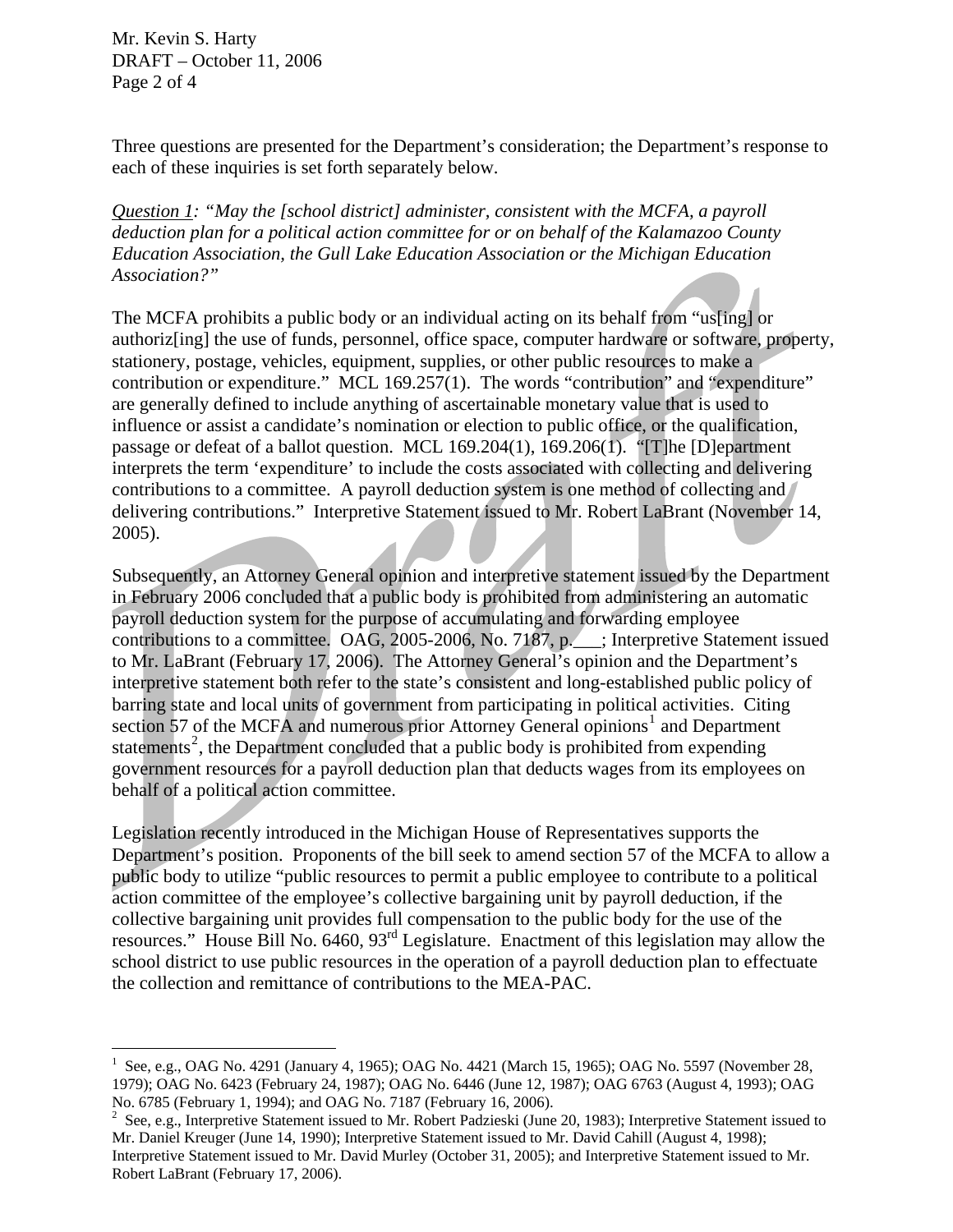$\overline{a}$ 

Although the question presented specifically pertains to the school district's ability to administer a payroll deduction plan that benefits the MEA-PAC, the Department emphasizes that the same reasoning applies to a public body's payroll deduction plan that receives and transfers employee contributions to any candidate, ballot question, political, independent, or political party committee.<sup>[3](#page-2-0)</sup> The Department's position "does not single out political contributions to only certain parties, candidates or issues," and is wholly unrelated to affiliation or political agenda of the committee that receives contributions collected by a public body's payroll deduction system. *Toledo Area AFL-CIO Council, et al. v Pizza*, 154 F.3d 307 (CA 6, 1998).

*Question 2: "May the [school district], consistent with the MCFA, enter into a new CBA with the local affiliate of the Michigan Education Association which requires or permits the [school district] to administer a payroll deduction plan on behalf of a political action committee?"* 

Given the Department's conclusion that the MCFA prohibits the school district from administering a payroll deduction plan on behalf of the MEA-PAC, in the Department's view, a collective bargaining agreement that contains such provisions is not "consistent with the MCFA". It is worth noting "that contracts founded on acts prohibited by a statute, or contracts in violation of public policy, are void." Maids Int'l, Inc. v Saunders, Inc., 224 Mich. App. 508, 511 (1997).

The necessary implication of the question you pose is whether the school district possesses the requisite legal authority to execute an employment contract that includes terms pertaining to the payment and deduction of employees' wages. The Administrative Procedures Act authorizes the Department to issue a declaratory ruling concerning "the applicability to an actual state of facts *of a statute administered by the agency* or of a rule or order of the agency." MCL 24.263 (emphasis added). Administrative rules promulgated by the Department for the purpose of implementing the MCFA provide that the Department "may issue a declaratory ruling *as to the applicability of the act or these rules* to an actual statement of facts." Mich. Admin. Code R 169.6(1) (emphasis added). The school district's duty to engage in collective bargaining and its authority "to make and enter into collective bargaining agreements" is governed by the Public Employment Relations Act, 1947 PA 336, MCL 423.201 *et seq*. MCL 423.215(1). Furthermore, the Payment of Wages and Fringe Benefits Act, 1978 PA 390, MCL 408.471 *et seq*., regulates the deduction of an employee's wages. These statutes are implemented and enforced by other state agencies. As your question concerns a matter that is exceeds the reach of the MCFA or this Department's regulation, the Department declines to render a declaratory ruling or interpretive statement on this issue, and simply states that such an agreement is not "consistent with the MCFA".

*Question 3: "If the labor union offers to reimburse the [school district] for expenses involved in administering a payroll deduction plan to facilitate employee contributions to a political action committee, would this offer obviate any violation of the MCFA by the [school district]?"* 

<span id="page-2-0"></span> $3$  Thus, the Department's position is distinguishable from the statute that was successfully challenged in Utah Education Association v. Shurtleff, Slip Copy, 2006 WL 1184946 (D. Utah), wherein the court held unconstitutional a Utah law that prohibits a public employer from honoring an employee's request to utilize the employer's payroll deduction system to make and transmit political contributions to a political action committee that is sponsored by a labor organization.